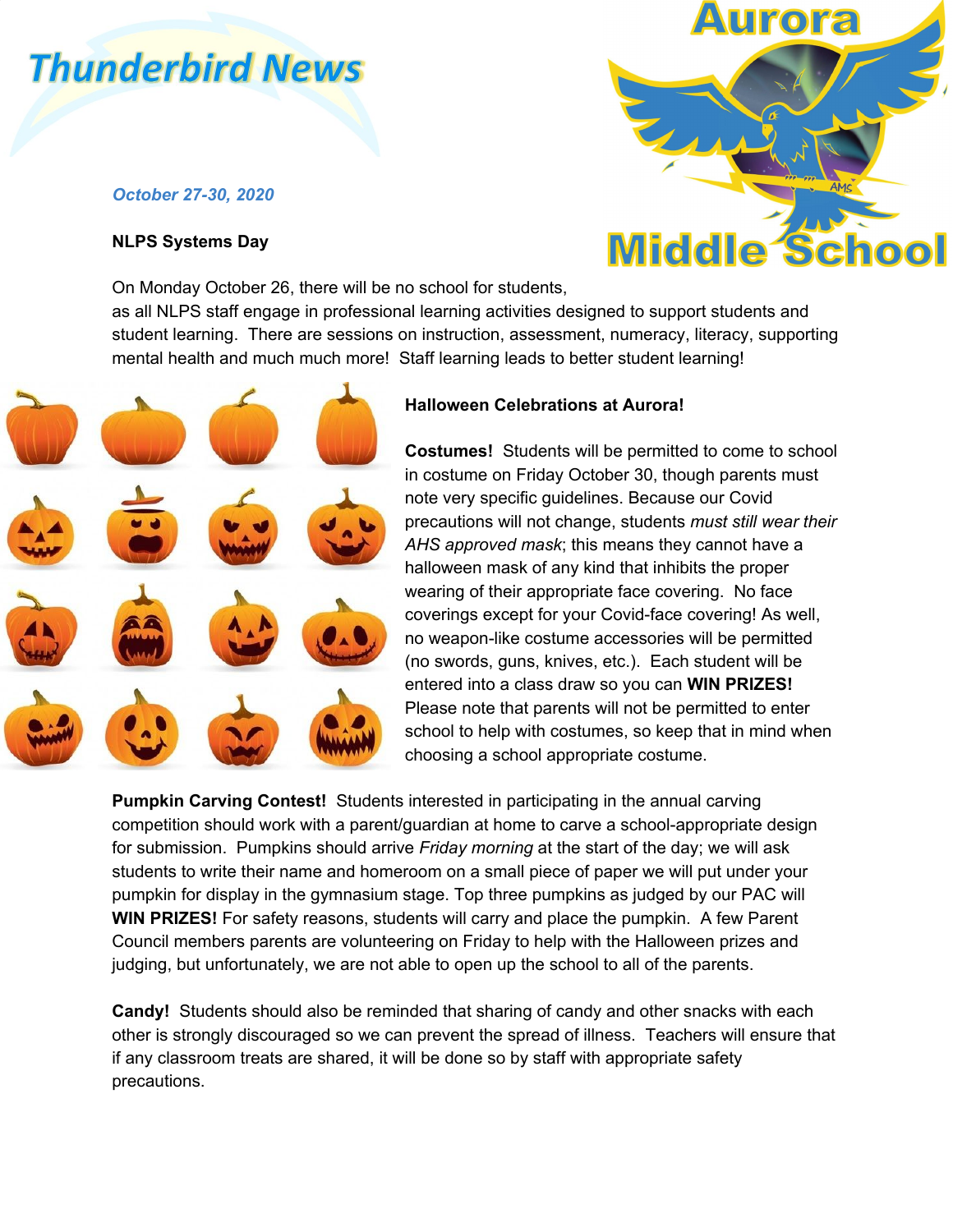### **Dress for the Weather and Outside Masking**

Brrrrr!! It's getting cold outside, and because of Covid precautions, your child will be remaining with their grade cohort for recess. **Please ensure your child is dressed for the weather.** Cohorting and other precautions have changed the look of non-instructional time, and because of this, when it is time to go outside, then your child must go outside. Many students (especially in grades 7 and 8) are trying to convince our staff to let them back inside before their recess time is up, but there are no indoor areas with supervision at this time; all our staff are supervising in their designated spaces to maintain cohorting and enhanced safety. **Parents/Guardians must send your child prepared for fresh air and exercise by dressing appropriately for the temperatures.**

With COVID-19 cases still on the rise in the province, **we ask parents to support the school by reinforcing the importance of following masking guidelines.** Many students are becoming too comfortable taking their masks off outside. Regardless of cohorting, students can only take their mask off during physical activity outside, or if they are appropriately distanced from others. Cold weather has kids cuddling up for warmth and talking closely, but even outside being that close means wearing the mask. Some students believe incorrectly that they can take masks off outside because of cohorting; physical activity and appropriate distancing remain conditions of mask removal. Our staff are coming across some resistance, so we thank parents/guardians for doing their part in explaining this necessity to them in terms they understand so our staff can continue to provide a safe environment for your child. Thank you!

### **Pre-Order Lunch and Snack Cards - Saturday Night**

All lunch orders must be made by midnight on the **Saturday before** that week of school. Go to <https://nlsd.schoolcashonline.com/> to order for lunches or for concession cards. We aren't using any physical cards for our 'concession cards', so note that each **Tuesday morning**, any funds you've added to your child will be added to your child's card in the cafeteria. The snack list should be now online and will be updated accordingly. If you need to register for this service, Please Register Online:

Step 1: Go to School Cash Online

Step 2: Register by selecting the "Get Started Now" and following the steps.

Step 3: After you receive the confirmation email, please select the "click here" option, log in and add each of your children to your household account. To do this, you need your student's last name and Alberta Student Number (ASN), which is listed on their report card and on PowerSchool (in the upper left hand corner of the screen).

Step 4: If you want to receive email notifications when new fees are added, please ensure the notification box is checked in the Manage Your Notifications section. If you have any questions during the registration process or while shopping online, please select the SUPPORT option in the top right hand area of the screen.